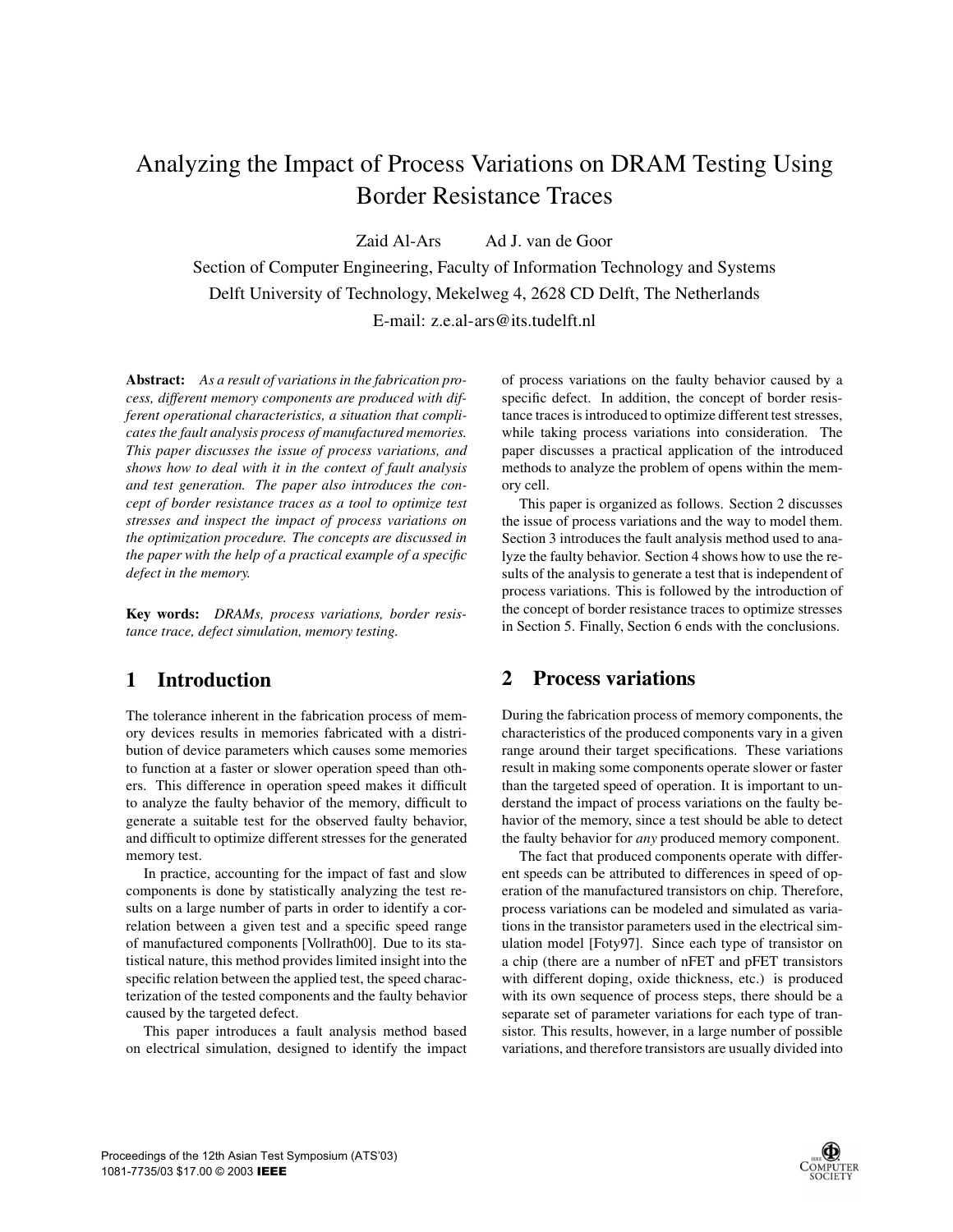sets that are supposed to have a correlated behavior.

Figure 1 shows how to model process variations considering nFET vs pFET transistor variations. The  $x$ -axis represents the measured saturation current of nFET transistors (In), while the  $y$ -axis represents the measured saturation current of pFET transistors (Ip). The ellipse represents the process spread around the center. Each point in the ellipse represents one possible combination of drain current for nFETs vs pFETs. Transistors with a drain current at the center of the ellipse (the crossing of the two principal axes) are modeled using the nominal transistor parameters. For each other point in the ellipse, a set of variations in the transistor parameters are added to the nominal parameter set.



**Figure 1.** Modeling process variations using variations in transistor parameters for nFETs vs pFETs.

A *process corner* is a term that refers to a point in the ellipse of Figure 1. This means that each process corner has an associated set of transistor parameters describing transistor behavior at that point. In addition to the nominal corner, the figure shows four process corners:

- Corner "snsp" or slow corner—This refers to the process corner where nFETs and pFETs conduct the least amount of drain current. The symbol snsp stands for slow nFET and slow pFET.
- Corner "snfp"—This corner has slow nFETs and fast pFETs. It refers to the process corner with low nFET drain current and high pFET drain current.
- Corner "fnsp"—This corner has fast nFETs and slow pFETs. It refers to the process corner with high nFET drain current and low pFET drain current.
- Corner "fnfp" or fast corner—This refers to the process corner where both nFETs and pFETs conduct the most drain current.

Note that the fast and slow corners (fnfp and snsp) are the so-called  $3\sigma$ -corners, since they have 3 times the standard deviation of the statistical spread of the fabrication process. Also, note that the distance between the snfp and the fnsp corners is less than the distance between the fnfp and snsp corners. This is caused by the correlation nFETs and pFETs have with each other because they are fabricated in close proximity on the same chip and share some of the fabrication steps [Foty97].

#### **3 Fault analysis method**

This section describes the fault analysis method to be used in this paper to analyze the faulty behavior of a defective DRAM. Only a summary is given here, since the method has already been described in the literature [Al-Ars02]. We will consider the defective DRAM cell shown in Figure 2 as an example, where a resistive open  $(R_{op})$  between the access transistor and the cell capacitor limits the ability to control and observe the voltage across the capacitor  $(V<sub>c</sub>)$ . The open is injected into a memory cell and simulated as part of a simplified design-validation model of a real DRAM. The simplified model includes one folded cell array column  $(2\times2$  memory cells, load cells, precharge devices and a sense amplifier), one write driver and one data output buffer. The simulations are performed using an electrical Spice-based simulator called Titan, developed by Siemens/Infineon. The simulations performed in this section use the device parameters associated with the nominal corner.



**Figure 2.** Open injected into memory cell.

The analysis is performed using the DRAM specific operations Act, Wr0, Wr1, Rd, Pre and Nop. First, a number of  $R_{op}$  values are selected, where the analysis is to be performed. Then the total faulty behavior of the DRAM is approximated by constructing two result planes that describe the impact of Wr0 and Wr1 operations on  $V_c$ , for a range of  $R_{op}$  values. Figure 3 shows an automatically generated result plane of Wr0, while Figure 4 shows the result plane of Wr1, for the cell open shown in Figure 2. The  $x$ -axes indicates the voltage within the cell using the ratio  $V_c/V_{dd}$ (to hide absolute voltage values). The  $y$ -axes represents the value of  $R_{op}$ , scaled using the scale factor r.

To generate these planes,  $V_c$  is initialized to  $V_{dd}$  and GND, then the operation sequence 'Wr0 Nop ... Nop' (for the Wr0 plane) or 'Wr1 Nop ... Nop' (for the Wr1 plane) is applied to the cell, which results in a gradual change in  $V_c$  toward GND or  $V_{dd}$ , respectively. The voltage level after each operation is recorded on each result plane, which results in a number of curves in the planes. We stop the sequence when  $\Delta V_c$  becomes small enough (0.1 V in this example).  $V_{cs}$ , which distinguishes between reading a 0 and a 1, is also shown in the figures as a solid line.

It is possible to use the result planes to analyze a number of important aspects of the faulty behavior [Al-Ars02].

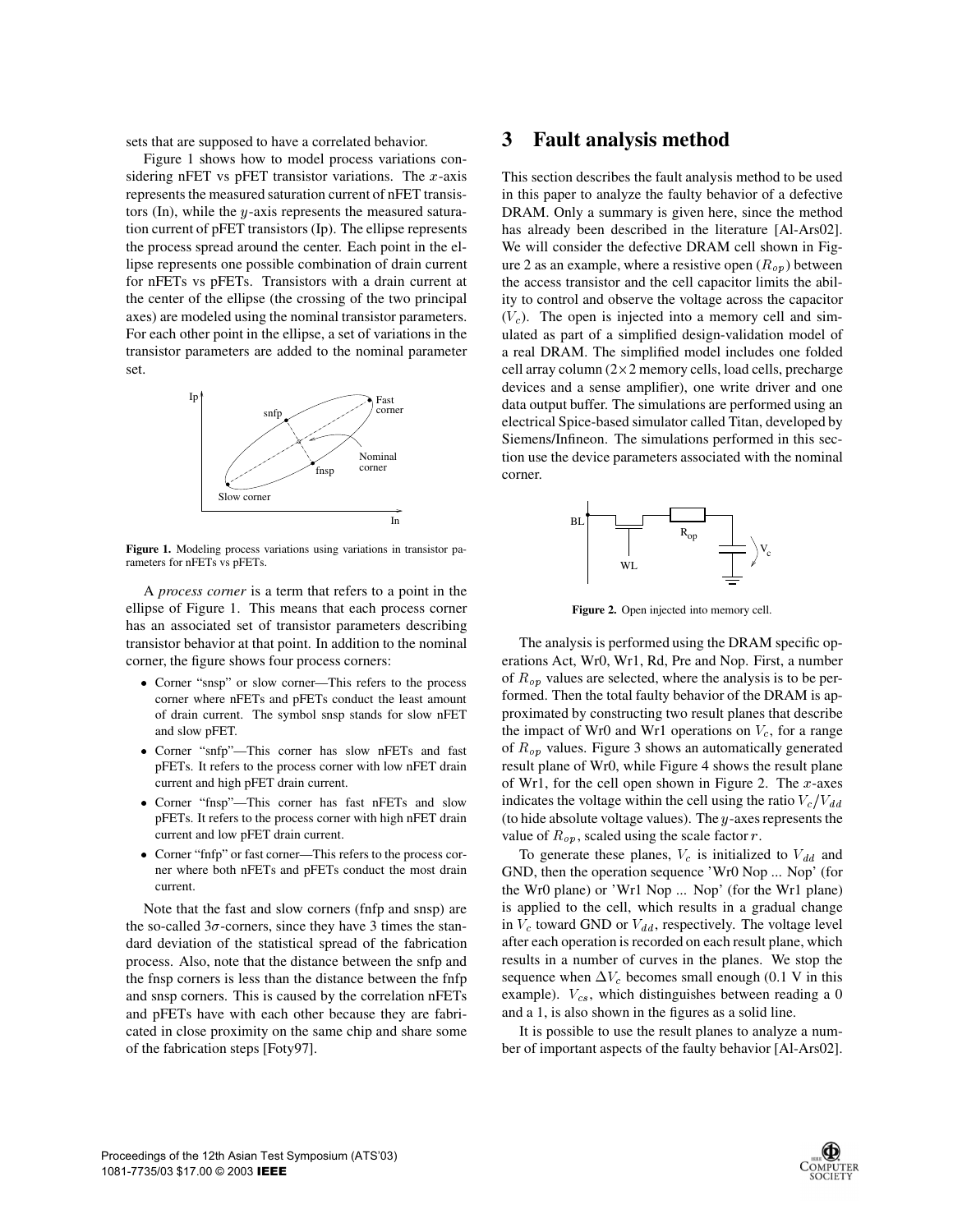

**Figure 3.** Result plane of Wr0 in the nominal corner ( $r$  is a scale factor).



**Figure 4.** Result plane of Wr1 in the nominal corner ( $r$  is a scale factor).

One such aspect relevant to this paper is the *border resistance (BR)*, which is the  $R_{op}$  value where the cell *starts* to cause faults on the output. BR is derived on the result planes from the resistive value of the intersection point of the Wr operation curve and the  $V_{cs}$  curve. For the faulty behavior shown in Figures 3 and 4, only 1Wr0 intersects  $V_{cs}$  at about 210 $r\Omega$ , which also means that BR  $\approx 210r\Omega$ . the It is interesting to note that Wr1 curves do not intersect  $V_{cs}$ , which means that Wr1 operations never fail.

Another important aspect relevant to this paper is generating a test that detects the faulty behavior of the defect. Since BR has a value of  $210r\Omega$ , a test should be able to detect faults for defects with resistance above, but as close as possible to, BR. Inspecting the figure shows that with  $R_{op} \ge 210r\Omega$ , and with any voltage  $V_c$ , the sequence 'Act Wr1 Nop Nop Wr0 Pre Act Rd0' will detect a fault. For  $R_{op} = 210r\Omega$ , this can be validated by noting that performing 'Wr1 Nop Nop' charges  $V_c$  up from any voltage (GND or higher) to approximately  $V_{dd}$ . With  $V_c = V_{dd}$ , performing Wr0 sensitizes the fault which can then be detected by writing a 0 and trying to read it. Therefore, the detection condition  $\text{L}(\ldots, Wr1, Nop, Nop, Wr0, Pre, Act,$ Rd0, ...) detects any faulty behavior for  $R_{op}$ .

#### **4 Other process corners**

All 5 process corners have been simulated and analyzed at nominal stress conditions (nominal timing and temperature) and for each process corner, the two result plains (Wr0 and Wr1) have been generated. For each process corner, Table 1 lists the two most important outcomes of the analysis: (1) the BR value at which the memory starts to fail, and (2) the detection condition needed to detect the faulty behavior.

**Table 1.** Summary of results in the 5 different process corners.

| Corner | BR. | Detection condition                                                       |
|--------|-----|---------------------------------------------------------------------------|
|        |     | Nominal $210r\Omega$ $\hat{\psi}$ (, Wr1, Nop, Nop, Wr0, Pre, Act, Rd0, ) |
| fnfp   |     | $220r\Omega$ $\hat{L}$ (, Wr1, Nop, Nop, Wr0, Pre, Act, Rd0, )            |
| snsp   |     | $200r\Omega$ $\hat{\mathbb{L}}$ (, Wr1, Nop, Nop, Wr0, Pre, Act, Rd0, )   |
| snfp   |     | $210r\Omega$ $\hat{\mu}$ (, Wr1, Nop, Nop, Nop, Wr0, Pre, Act, Rd0, )     |
| fnsp   |     | $205r\Omega$ $\hat{\mathbb{I}}$ (, Wr1, Nop, Nop, Wr0, Pre, Act, Rd0, )   |

The table shows that the value of BR varies between a minimum of  $200r\Omega$  for the snsp corner and a maximum of  $220r\Omega$  for the fnfp corner, with other process corners having BR values in between. This indicates that the fast corner is the least stressful corner for the faulty behavior, while the slow corner is the most stressful. Furthermore, the detection conditions needed to detect the faulty behavior caused by the defect have the same general structure in all process corners. The only difference is in the number of initializing Nops after the Wr1 operation needed to precharge  $V_c$  to  $V_{dd}$ .

To ensure detecting the faulty behavior in any process corner, the worst case detection condition (DC) should be used in testing  $DC = \frac{\hat{\pi}}{\sqrt{1 + \frac{1}{\pi}}}$ , Nop, Nop, Nop, Wr0, Pre, Act, Rd0, ...). From a practical point of view, we should consider that real manufactured silicon may deviate from the simulated behavior, such that the exact simulated voltages and currents may differ but the simulated tendencies of the behavior are still valid.

As a result, the exact number of operations needed to charge the memory to the desired voltage may differ. It is possible to increase the test time in an attempt to ensure coverage by increasing the number of Nops in the detection condition, as follows:

- The original  $DC = \text{D}(\dots, Wr1, Nop, Nop, Nop, Wr0, Pre,$ Act, Rd0, ...)
- Add 1 Nop  $DC^+ = \text{ft}(\dots, Wr1, Nop, Nop, Nop, Nop, Nop, Wr0,$ Pre, Act, Rd0, ...)
- $\bullet$  Add 2 Nops  $DC^{++} = \text{ft}(\dots, Wr1, Nop, Nop, Nop, Nop, Nop, Nop)$ Wr0, Pre, Act, Rd0, ...)
- $etc.$

Keep in mind that the more Nops are added, the less the impact of each Nop becomes.